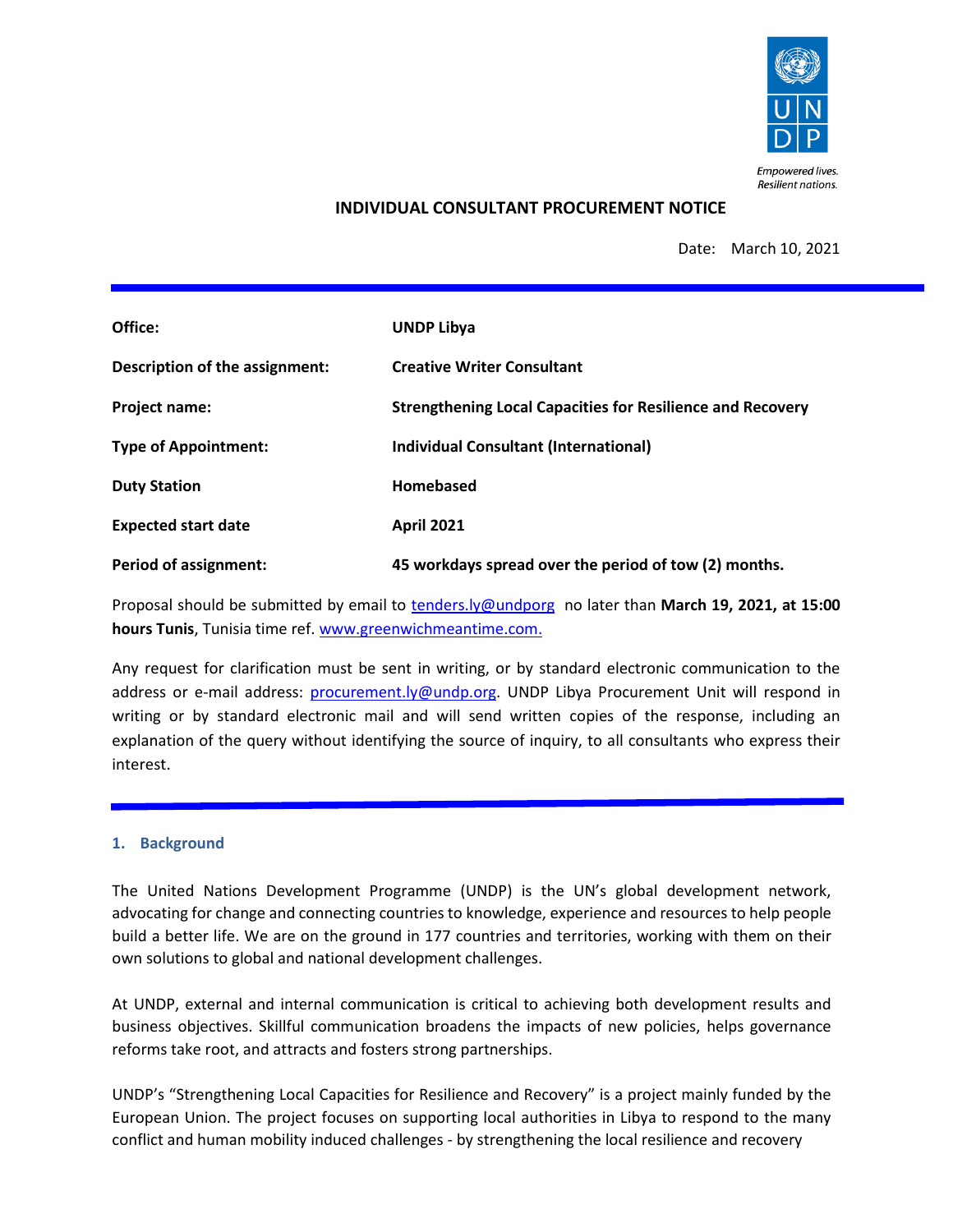

mechanisms - that impact negatively citizens' access to essential services, sources of livelihoods, the social cohesion and security of communities.

The second phase of this project is funded the European Union (EU) programme "Recovery, Stability and Socio-Economic Development in Libya" (Baladiyati), under the EU Emergency Trust Fund for stability and addressing root causes of irregular migration and displaced persons in Africa. The project aims at enhancing provision of basic services at local level and increasing access for most vulnerable groups from host communities - including Internally Displaced Populations (IDPs) and returnees - as well as migrants and refugees.

The EU funded also a top-up of the first phase as a three-year action aiming at supporting local authorities in 20 municipalities in Libya to respond to the many conflict and human mobility induced challenges - by strengthening the local resilience and recovery mechanisms - that impact negatively people access to essential services, the social cohesion and community security, and jobs and the sustainable livelihoods. The project is built around 3 specific objectives: (1) Strengthening responsiveness of local institutions in delivering essential public services to crisis-affected populations and in leading recovery processes; (2) Enhancing communities and local stakeholders' capacity to improve social cohesion and community security; (3) Strengthening economic opportunities for youth and vulnerable groups (including women) through inclusive and participatory local economic recover.

As an active development agency, UNDP produces knowledge and communications products and publications on a regular basis. **UNDP Libya is seeking a consultant to produce the content for three brochures, a digital report and a script ready for production that will highlight the achievements of the above three projects to demonstrate the impact of UNDP-EU partnership on the ground.**

### **2. Duties and responsibilities**

Under the supervision of the SLCRR project management specialist, and in coordination with UNDP Libya Communication Unit, the candidate will:

### **Brochures and Report content**

- Writing and editing, possibly including writing short features, impact stories, all the content of the brochure, to ensure clarity, consistency and readability of the text for the intended audience.
- Draft, copyedit and proofread all text for the brochures and report.
- Complete text and captions for the brochures and a digital report, edited, fact-checked, proofed
- Select photos for the report and the brochures.

### **Script**

• Gathering information about the results of the project, and the footage and interviews available from UNDP Libya Communication Unit image library, the consultant will prepare a script ready for production which demonstrate UNDP's SLCRR impact on the ground.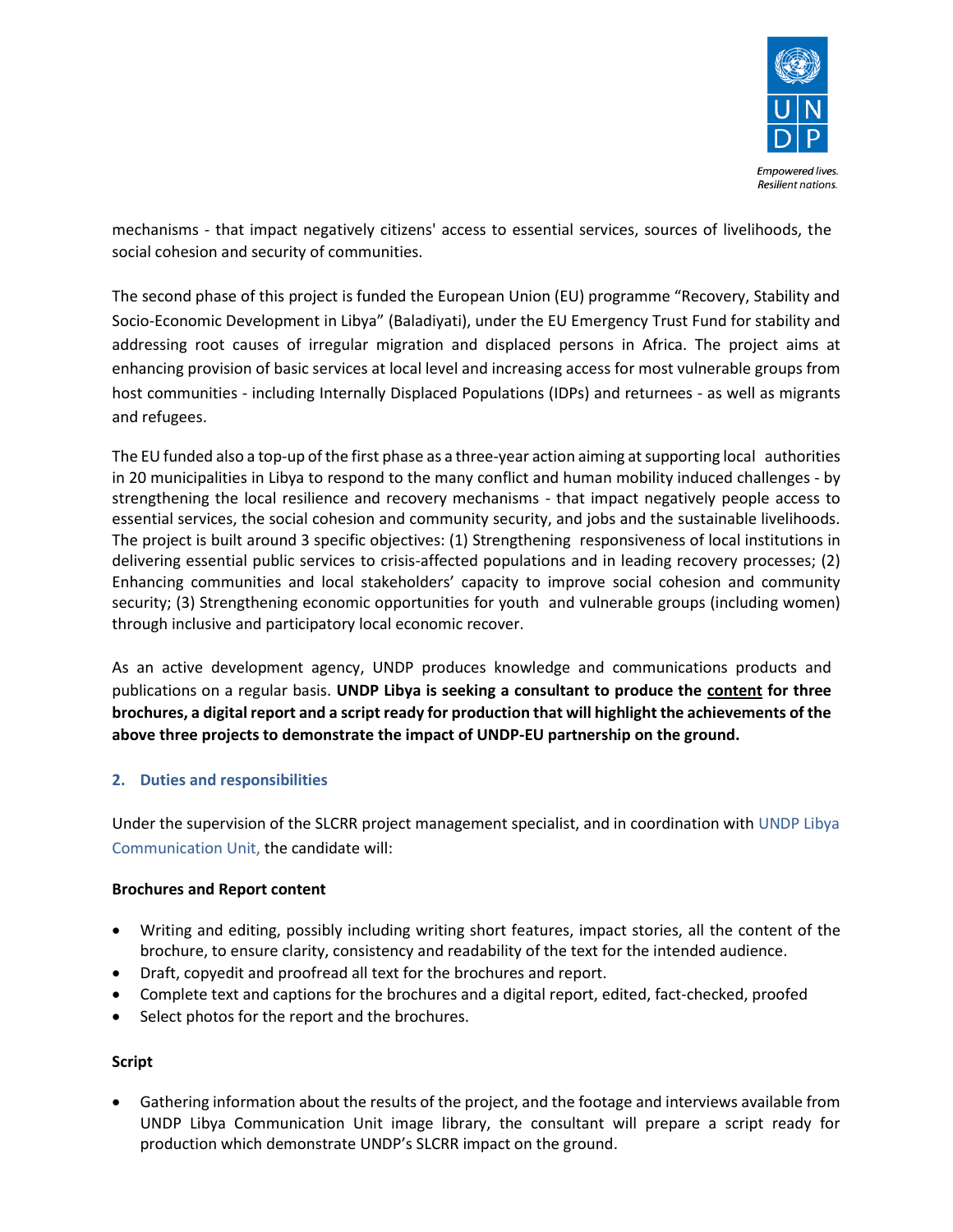

- Recommendations and advice on how to proceed to production (i.e. a production schedule)
- The consultant will provide feedback to the videographer on the draft video prepared as well as proofread the subtitles and texts included in the video, ensuring insertion of all correction, including in the videos produced.

# **Clarification**

- **Proofreading**: final check of text for spelling, grammar, punctuation, and spacing. **Copy editing (light to medium editing)**: correct grammar, spelling, punctuation, capitalization, and problems with syntax; will ensure that singular pronouns represent singular nouns and plural pronouns, plural nouns; will standardize notes, bibliographies, and reference lists; and will make style decisions based on the *UNDP Editorial Style Manual* (regarding punctuation, source citations, whether to spell out numbers or leave them as numerals, capitalization, Latin abbreviations, foreign words, quotations, how to use academic and military titles, when to italicize words or use quotation marks, etc.).
- **Line editing (heavier editing):** Sentences will be polished and reworded to improve clarity and flow and to get rid of repetition, clumsy wording, and convoluted sentence structure. Facts are checked and corrected, sections may be rearranged if necessary, and subheads and chapter titles might be reworked. The consultant may make suggestions to remedy issues the project might have overlooked in order to clarify messaging, ensure the text conveys facts, not personal theories; remove jargon, etc.
- **Intellectual property:** All information and production of photo and audio materials pertaining to the assignment as well as outputs produced under this ToR shall remain the property of the UNDP who shall have exclusive rights over their use. The products shall not be disclosed to the public nor used in whatever format without written permission of UNDP.

# **Deliverables and timeline**

The deliverables are summarized in the table below.

| <b>Deliverables / Outputs</b>           | <b>Target Due Dates</b>                                                                                  | Payments | <b>Review and Approvals Required</b>                                                                 |
|-----------------------------------------|----------------------------------------------------------------------------------------------------------|----------|------------------------------------------------------------------------------------------------------|
|                                         | (approximate dates, but<br>changeable depending on<br>externalities out of control<br>of the consultant) |          |                                                                                                      |
| Deliverable 1: Brochure<br>Resilience 1 | 6 working days                                                                                           | 13.33%   | Communication specialist, SLCRR<br>project manager, and UNDP Libya<br><b>Resident Representative</b> |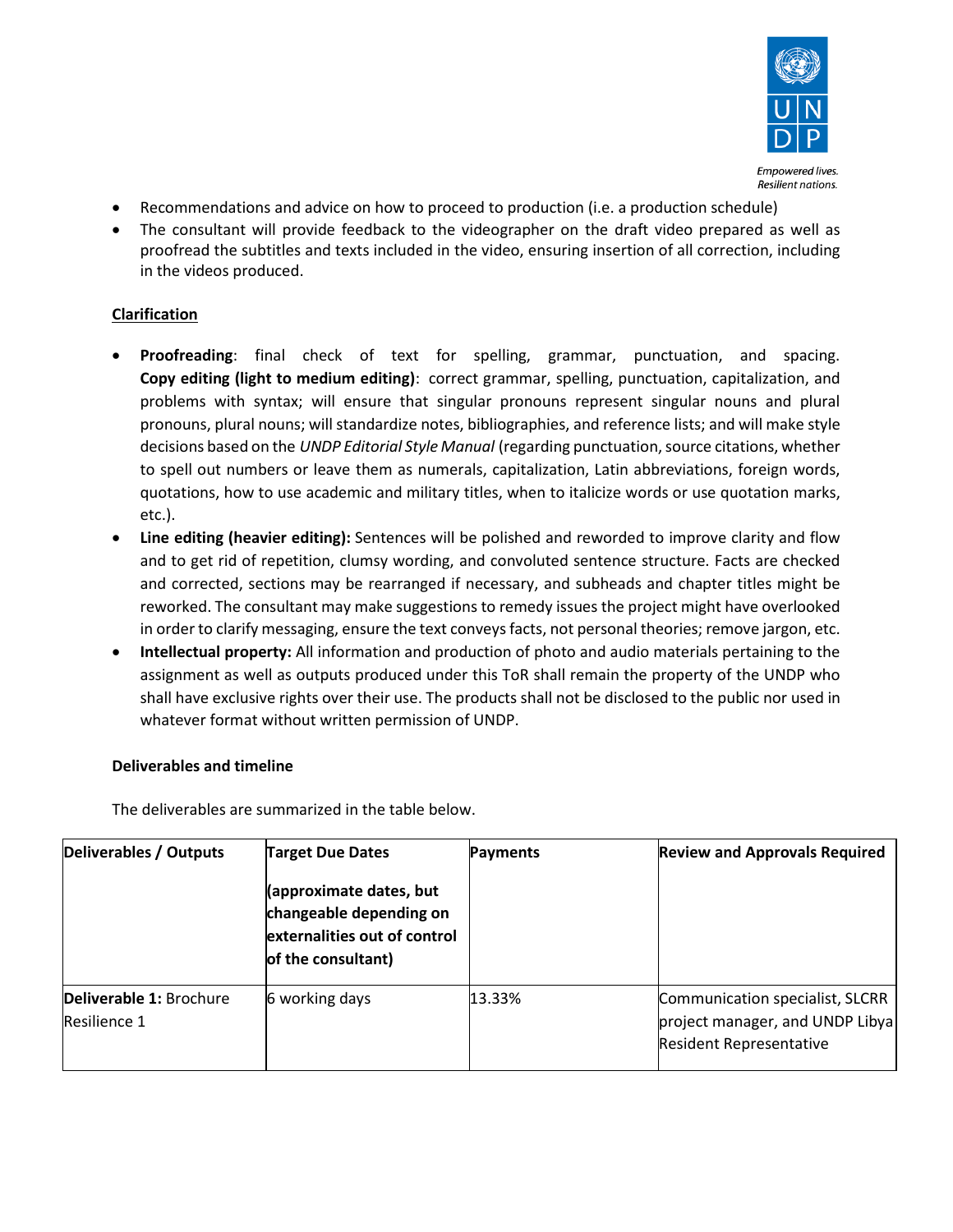

| Deliverable 2: Brochure<br>Resilience 2 | 6 working days  | 13.33% | Communication specialist, SLCRR<br>project manager, and UNDP Libya<br><b>Resident Representative</b> |
|-----------------------------------------|-----------------|--------|------------------------------------------------------------------------------------------------------|
| Deliverable 3: Brochure<br>Resilience 3 | 6 working days  | 13.34% | Communication specialist, SLCRR<br>project manager, and UNDP Libya<br><b>Resident Representative</b> |
| Deliverable 4: Report                   | 18 working days | 40%    | Communication specialist, SLCRR<br>project manager, and UNDP Libya<br><b>Resident Representative</b> |
| Deliverable 5: video script             | 9 working days  | 20%    | Communication specialist, SLCRR<br>project manager, and UNDP Libya<br><b>Resident Representative</b> |

# **3. Requirements for Experience and Qualifications**

### **Education:**

At least Bachelor's degree in journalism & media, public relations, communications, linguistics, or other relevant studies.

### **Professional Experience:**

- At least 3 years of experience in journalism, photojournalism, development communication, copywriting of human-centered stories and/or storytelling or similar field;
- Creative writing and at least 5 years of proven record of working in the field of corporate and development communications with international organization.
- Excellent storytelling/ writing skills and ability to translate expert knowledge in language that can be understood by non-expert audiences proven by record (portfolio) of at least 5 published brochures, videos, human-centered success stories and/or other relevant publications;
- Excellent technical photography skills and videography skills would be an asset.
- Previous relevant experience with UNDP, other UN Agency, international organizations or donors would be an asset.

**Language (s),** *fully proficient in written and spoken English, fluency in Arabic is an asset.*

### **Computer skills:**

• Be fully proficient in Microsoft Office, and Adobe Cloud Illustrator. Be proficient with Adobe Photoshop and/or other photo/video editing software.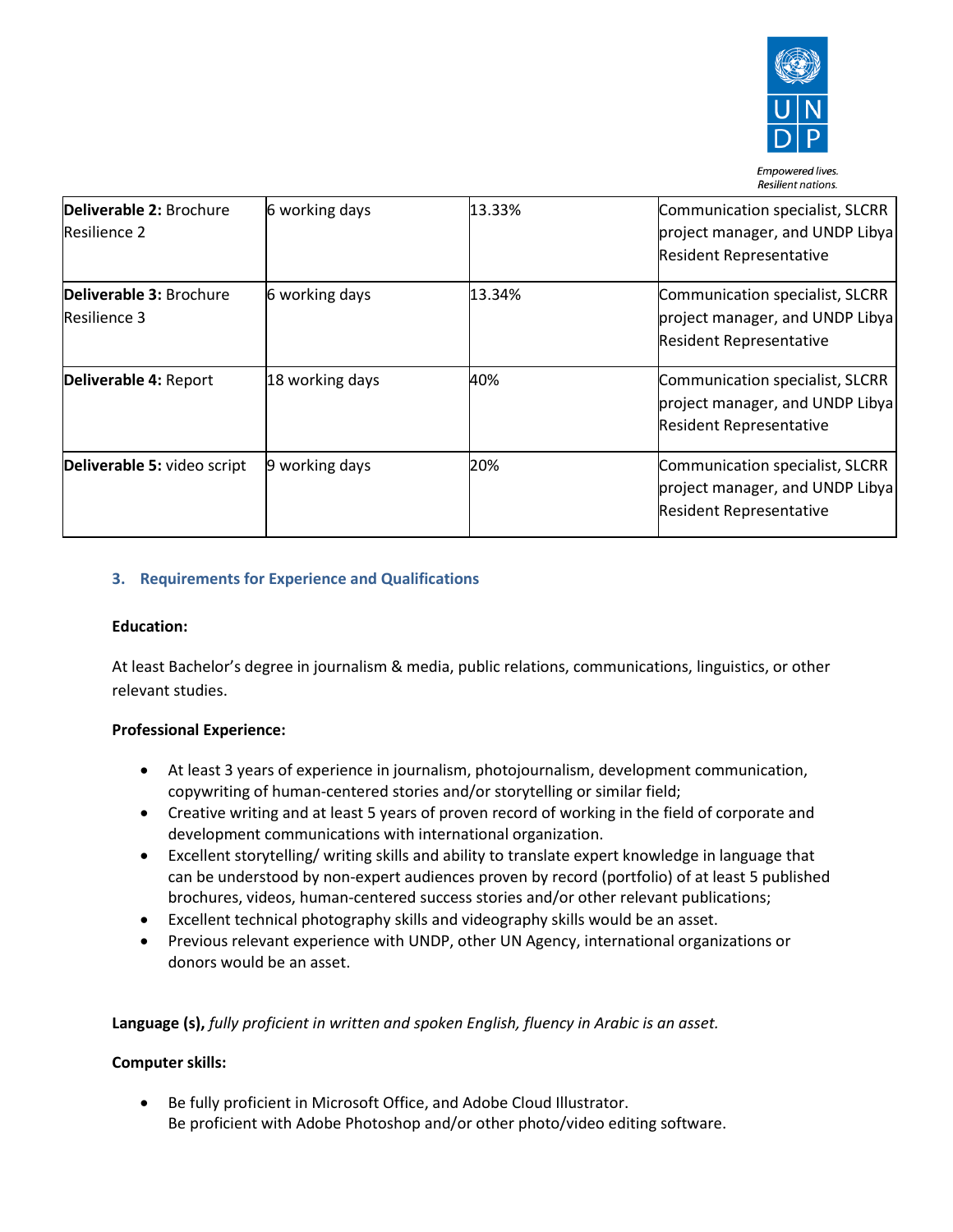

### **Competencies**

The candidate should be a passionate and skillful writer, excellent in written communications and is competent in use of desk top publishing software is preferred. Experience in using Adobe InDesign CSB is desirable.

### **Competencies**

### **Corporate Competencies:**

Integrity, professionalism and respect for diversity.

### **Functional Competencies:**

- Extensive experience in presenting in public forums including high-level national stakeholders.
- Strong communication and interpersonal skills demonstrated ability to build trust.
- Excellent organizational, team building and planning skill.
- Demonstrated ability to work effective in team, delivering through and with others

# **4. DOCUMENTS TO BE INCLUDED WHEN SUBMITTING THE PROPOSALS.**

Interested individual consultants must submit the following documents/information to demonstrate their qualifications:

- 1. Proposal:
- (i) Explaining why they are the most suitable for the work
- 2. Financial proposal

3. P11/Personal CV including experience in similar projects and at least 3 references

# **5. FINANCIAL PROPOSAL**

### **Contracts based on daily fee;**

Financial Proposal should indicate the all-inclusive daily fee, supported by a breakdown of costs, as per template provided. The term "All inclusive" implies that all costs (professional fees, transportation costs, living allowances, communications, consumables, etc.) that could possibly be incurred by the Contractor are already factored into the final amounts submitted in the proposal.

The financial proposal will specify the daily fee, travel expenses and per diems quoted in separate line items, and payments are made to the Individual Consultant based on the number of days worked.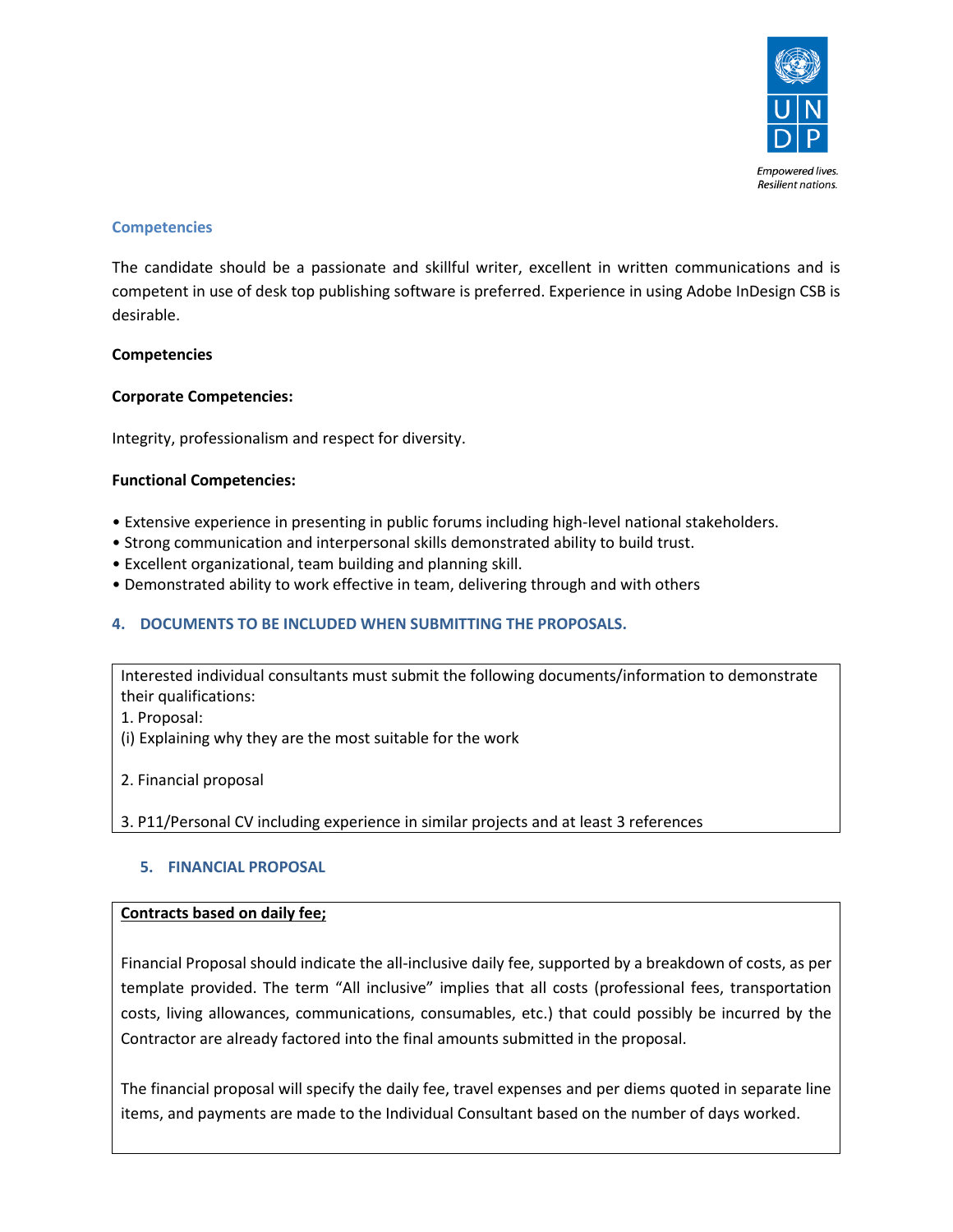

### **Travel;**

All envisaged travel costs must be included in the financial proposal. This includes all travel to join duty station/repatriation travel. In general, UNDP does not accept travel costs exceeding those of an economy class ticket. Should the IC wish to travel on a higher class he/she should do so using their own resources.

In the case of unforeseeable travel, payment of travel costs including tickets, lodging and terminal expenses should be agreed upon, between the respective business unit and Individual Consultant, prior to travel and will be reimbursed

# **6. EVALUATION**

UNDP applies a fair and transparent selection process that would take into account both the technical qualification of Individual Consultants as well as their financial proposals.

The award of the contract shall be made to the individual consultant whose offer has been evaluated and determined as:

- Only those applications which are responsive and compliant will be evaluated;
- Offers will be evaluated according to the Combined Scoring method where the technical criteria will be weighted at 70% and the financial offer will be weighted at 30%;
- Only candidates obtaining a minimum of 49 points (70% of the total technical points) would be considered for the Financial Evaluation;
- The financial proposal shall specify an all-inclusive daily fee and hourly fee;
- The top applicant with the Highest Combined Scores and that have accepted UNDP's General Terms and Conditions will be awarded the Framework Agreements.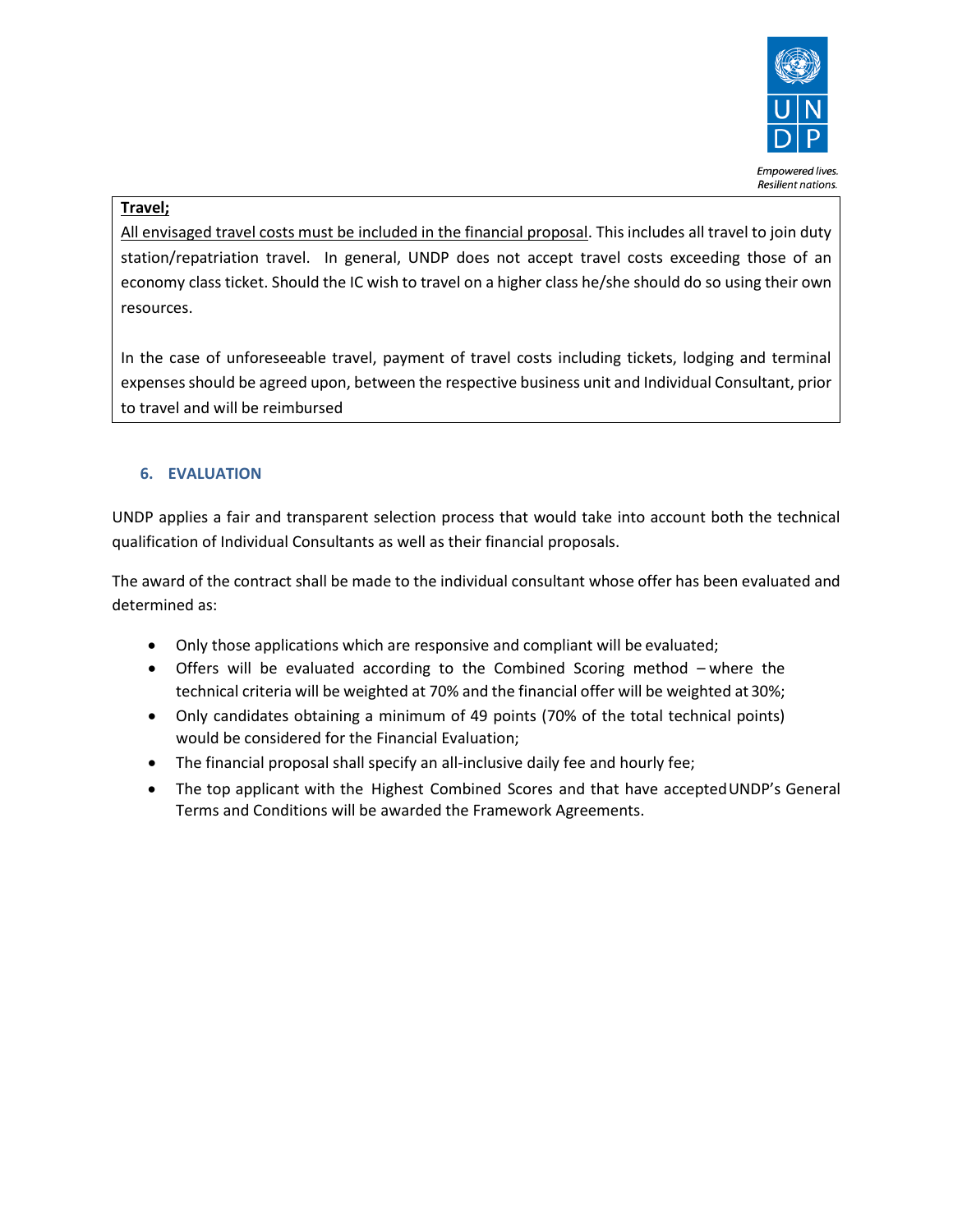

Empowered lives. Resilient nations.

| <b>EVALUATION CRITERIA</b>               |                                                                                                                                                                                                                                                                                                                                                                                                                                                                                                                                                                                                                                                                                                                                                                                                                 |                      |
|------------------------------------------|-----------------------------------------------------------------------------------------------------------------------------------------------------------------------------------------------------------------------------------------------------------------------------------------------------------------------------------------------------------------------------------------------------------------------------------------------------------------------------------------------------------------------------------------------------------------------------------------------------------------------------------------------------------------------------------------------------------------------------------------------------------------------------------------------------------------|----------------------|
| <b>Technical evaluation (70 points).</b> |                                                                                                                                                                                                                                                                                                                                                                                                                                                                                                                                                                                                                                                                                                                                                                                                                 | <b>70 POINTS</b>     |
| <b>Academic Evaluation 10</b>            |                                                                                                                                                                                                                                                                                                                                                                                                                                                                                                                                                                                                                                                                                                                                                                                                                 |                      |
| <b>General Experience 10</b>             |                                                                                                                                                                                                                                                                                                                                                                                                                                                                                                                                                                                                                                                                                                                                                                                                                 | <b>MAX 70 POINTS</b> |
| <b>Specific Experience 50</b>            |                                                                                                                                                                                                                                                                                                                                                                                                                                                                                                                                                                                                                                                                                                                                                                                                                 |                      |
| <b>Academic</b><br>Requirement           | At least Bachelor's degree in journalism & media, public relations,<br>communications, linguistics, or other relevant studies.                                                                                                                                                                                                                                                                                                                                                                                                                                                                                                                                                                                                                                                                                  | 10 Points            |
| General<br><b>Experience</b>             | At least 3 years of experience in journalism, photojournalism,<br>development communication, copywriting of human-centred stories<br>and/or storytelling or similar field;                                                                                                                                                                                                                                                                                                                                                                                                                                                                                                                                                                                                                                      | 10 Points            |
| <b>Specific</b><br><b>Experience</b>     | A minimum of 5 years relevant experience, including (but not limited<br>to):<br>Experience in creative writing;<br>Practical experience with curating information and<br>producing online content for website, social media and<br>publications for a large development organization, which<br>includes selecting relevant information, identifying suitable<br>visuals, drafting content;<br>Excellent storytelling/ writing skills and ability to translate<br>expert knowledge in language that can be understood by<br>non-expert audiences proven by record (portfolio) of at least<br>5 published brochures, videos, human-centered success<br>stories and/or other relevant publications;<br>Demonstrated linguistic capacities; fluency in English is a must,<br>knowledge of Arabic would be an asset. | 30 Points            |
|                                          | At least 3 years of experience in journalism, photojournalism,<br>development communication, copywriting of human-centered<br>stories and/or storytelling or similar field;<br>Proven working record of at least 5 years in the field of corporate<br>and development communications with international organization                                                                                                                                                                                                                                                                                                                                                                                                                                                                                            | 20 Points            |
| <b>Financial Evaluation</b>              |                                                                                                                                                                                                                                                                                                                                                                                                                                                                                                                                                                                                                                                                                                                                                                                                                 | <b>MAX 30 POINTS</b> |